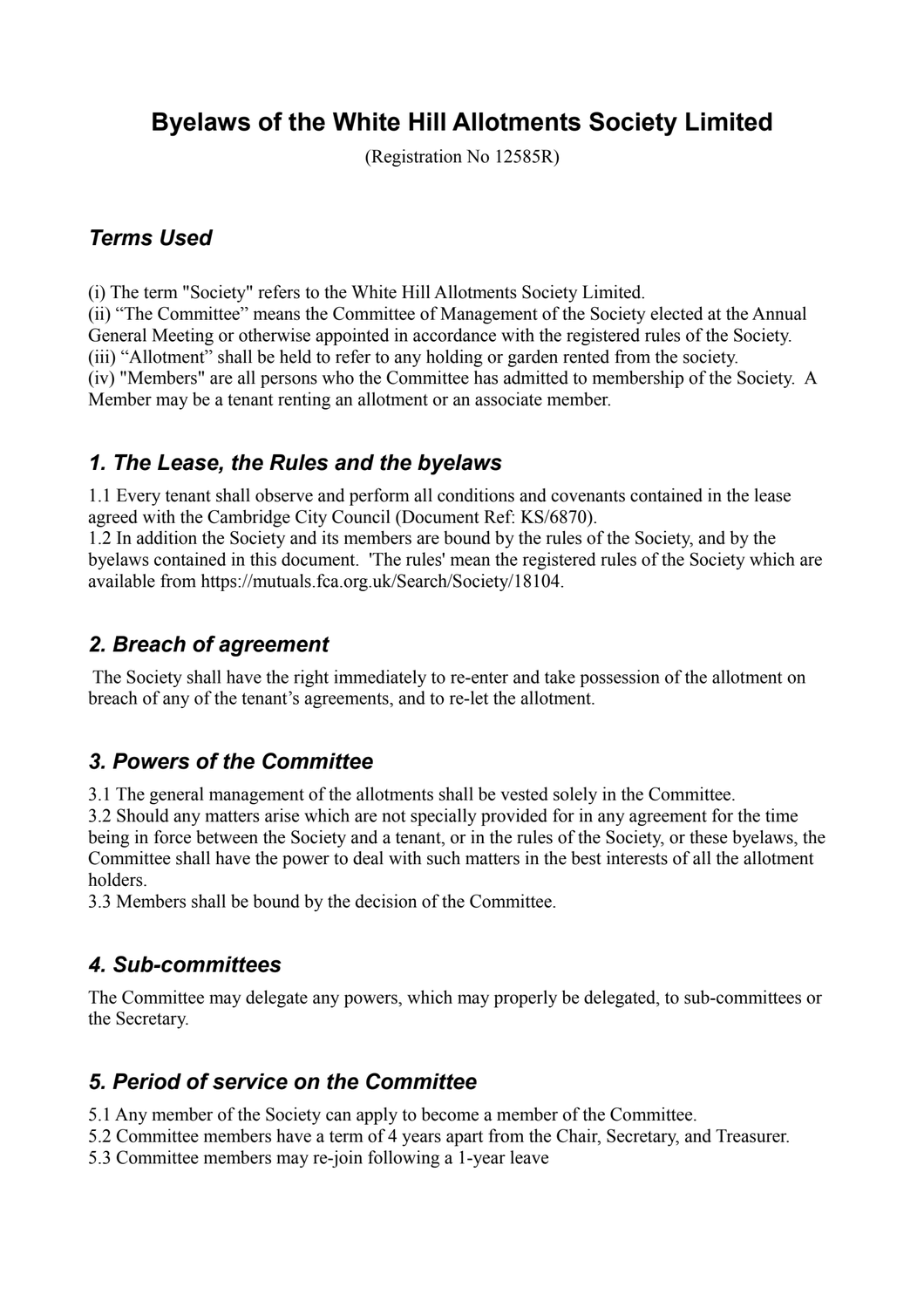### *6. Joining the Society*

6.1 Only members of the Whitehill Allotment Society Ltd can rent a plot.

6.2 A new member's application needs to be approved by the Committee.

6.3 The Committee shall have the right to refuse any application without stating the reason and shall also have the right to make special stipulations in regard to any tenancy.

6.4 Any member changing their address shall at once notify the secretary in writing

6.5. Every new member shall be allocated one non-withdrawable, non-transferable share in the Society, which confers voting rights at General Meetings

# *7. Sub-letting*

No tenant shall sub-let their allotment or any part thereof to non-members or to another member without Committee's agreement.

# *8. Payment of rent*

8.1 Rent is paid annually in advance and is due from the last Saturday of September. A completed Registration document should be returned with the rent payment each year.

8.2 A plot is deemed vacant 6 weeks after failing to pay the rent whether legally demanded or not.

### *9. Leaving the Society*

9.1 A plot can be given up at any point, however, apart from the key deposit no further refunds will be given.

9.2 The plot should be left in a good condition ready for letting.

9.3 There should not be any rubbish left on the plot.

9.4 All personal items should be removed. Remaining tools may be given to the next plot-holder. .

# *10. Cultivation*

10.1 Continuous cultivation throughout the year is required.

10.2 A minimum of 80% of the plot must be in use , this includes raised beds,sheds, greenhouses, polytunnels, compost areas, water butts, and maintained paths.

10.3 Every member shall keep their allotment free from weeds and well manured and otherwise maintain it in a proper state of cultivation to the satisfaction of the Committee.

10.4 The Society shall have the right immediately to re-enter and take possession of the allotment and to terminate the tenancy of any tenant who does not keep their allotment cultivated to the satisfaction of the Committee

# *11. Right of entry*

11.1 The Society or its accredited representatives or their workmen acting on instructions, shall be entitled at any time to enter and inspect any allotment and to carry out any work or repairs required by the Society or Committee

11.2 Apart from Committee access described in 11.1, any plot can be accessed only by the plotholder or by their guest either in their presence or for watering/maintenance in the plot-holder's absence (with plot-holder's permission).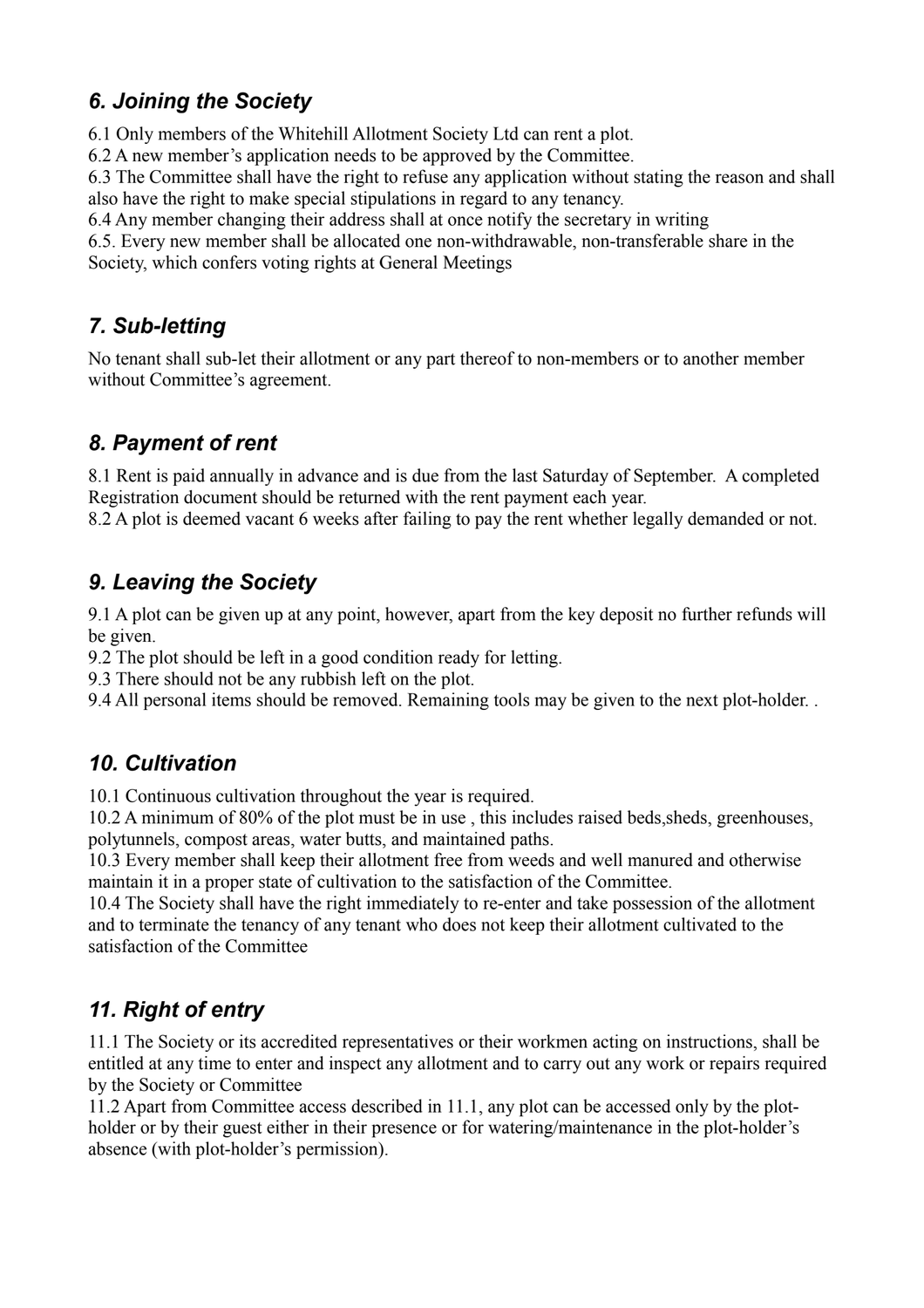### *12. Encroachment, trespass and damage*

12.1 No encroachment or trespass shall be made by any tenant on their neighbour's allotment

12.2 No damage shall be done by any tenant to the fences, gates or gateposts or to the cropping on any of the allotments.

12.3 Any damage done either by a member or person accompanying them shall be assessed by the Committee, and the offender shall pay such sum to the tenant who has suffered the damage or to the Society as the Committee may determine.

12.4 The Committee shall have the right to refuse admission to any person other than a tenant of the Society to unless accompanied by the tenant member.

12.4 Children must be supervised at all times and remain at their parents/guardians plot.

### *13. Nuisances*

A member shall not cause any nuisance or annoyance to the tenant of any other allotment or to the neighbourhood.

# *14. Security*

14.1 It is the responsibility of every member of the Society to maintain security and order on site. 14.2 The gate securing each site must be kept locked (except during Shop opening hour on Elfleda Road)

### *15. Trees and shrubs*

15.1 Trees are not to be planted within 1.5m (5feet) of the adjoining allotment.

15.2 Only dwarf fruit trees are permitted on site.

15.3. Bushes are not to be planted within 1m (3feet) of an adjoining allotment.

15.4 Only fruit bushes are allowed on site.

15.5 Regular pruning of all fruit trees is required (at least annually), with maximum height allowed of 3m (10feet)

15.6 Fruit trees or bushes must not hang over roads or an adjoining allotment.

15.7 It is the plot-holder's responsibility to remove any young non-fruit and self-set trees from their area.

15.8 No tenant shall, without the written consent of the Society, cut or prune any tree (except fruit trees)

### *16. Blackberries, raspberries and weeds*

16.1 Blackberry and raspberry bushes are allowed only if properly maintained and contained.

16.2 Ivy must be kept to a minimum.

16.3 No grass should ever be allowed to go to seed.

# *17. Sheds, greenhouses, polytunnels, wells and water-butts*

17.1 Sheds and polytunnels must be at least 1m from any boundary.

17.2 The permitted size of sheds and poly tunnels are:-

Sheds – not greater than 2.44 metres (eight feet) long by 1.83 metres (six feet) wide and by 2.13 (seven feet) high, for plots of any size

Poly-Tunnels - 10 metres in length, 3 metres wide and 3 metres high, on any size plot.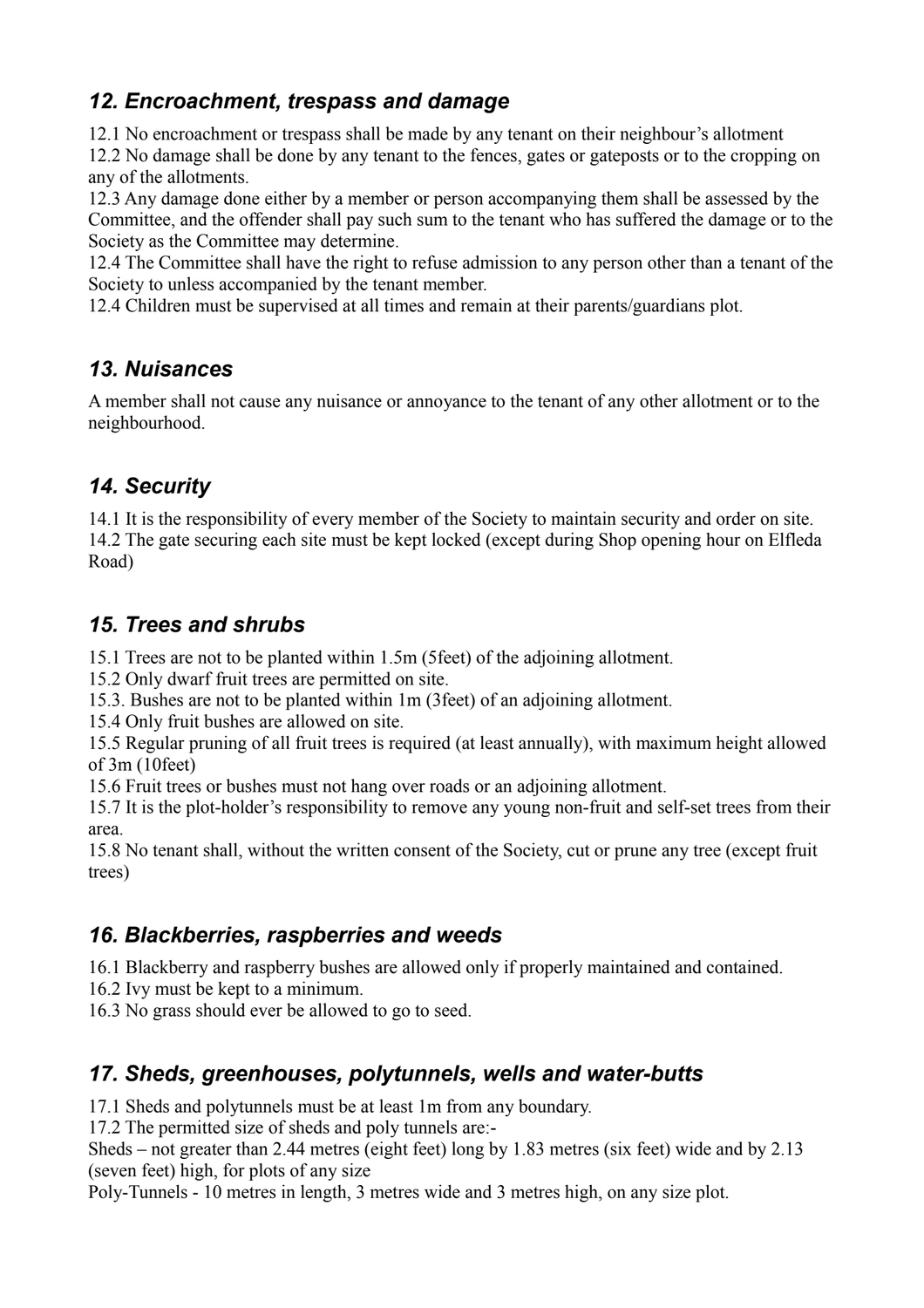17.3 Members shall not put up any buildings or erections without the written consent of the Committee, and then only in accordance with plans which have been approved by the Committee. 17.4 Wells or water holes must be protected to the satisfaction of the Committee, and must be removed at the end of the lease.

17.5 Care must be taken not to introduce any polluting substances into the water supply

### *18. Paths, roads, hedges and fences*

18.1 It is the Committee's responsibility to maintain main roads in working order.

18.2 Paths or roads must not be obstructed and any manure or refuse put thereon must be removed within forty-eight hours.

18.3 Maintenance of any hedgerows is the responsibility of the plot-holder.

18.4. All hedges bordering on or forming part of their allotment should be properly cut and trimmed and ditches cleaned out and kept in working order.

18.5 The exceptions are such roads, hedges and ditches which the Committee have agreed to maintain in good order.

18.6 The paths between plots are a joint responsibility of the two neighbouring plot-holders.

18.7 These are not to be added to individual plots as land for cultivation.

18.8 Members must only fence off their plots in a manner sanctioned by the Committee,

18.9 Members must not use barbed wire without written permission from the Landlord, Cambridge City Council

### **19. Materials permitted and not permitted**

19.1 Compost, manure and other soil conditioners can be brought on site for the sole purpose of improving the land.

19.2 No soil, sand mineral, gravel or clay may be taken from the site.

19.3 No rubbish is to be taken to or deposited on site. Specifically, no waste material, refuse,

debris, spoil, carpets, tyres, trolleys, asbestos or rubbish is to be brought or kept on site for disposal. 19.4 The use of glyphosate-containing spray is not allowed on site.

19.5 Use of any wildlife-harming chemicals is also strongly discouraged.

### *20. Bonfires*

20.1 You may light a bonfire but only to burn materials from your allotment. The only material you should put on a bonfire is plant material that will burn without excessive smoke or hazardous residue.

20.2 You must never burn rubbish or plastics.

20.3 You must always be present while a bonfire is alight.

20.4 You must extinguish the bonfire before you leave the allotment.

20.5 Bonfires should not cause an obvious nuisance to external residents nearby. More specifically avoid lighting a fire when the wind direction will carry smoke towards neighbouring houses and when Cambridge United has a home game.

### *21. Cars*

21.1 Cars are allowed on site only in their owner's presence.

21.2 No car should be left parked on site overnight.

21.3 Caravans or movable dwellings are not to be placed on the land.